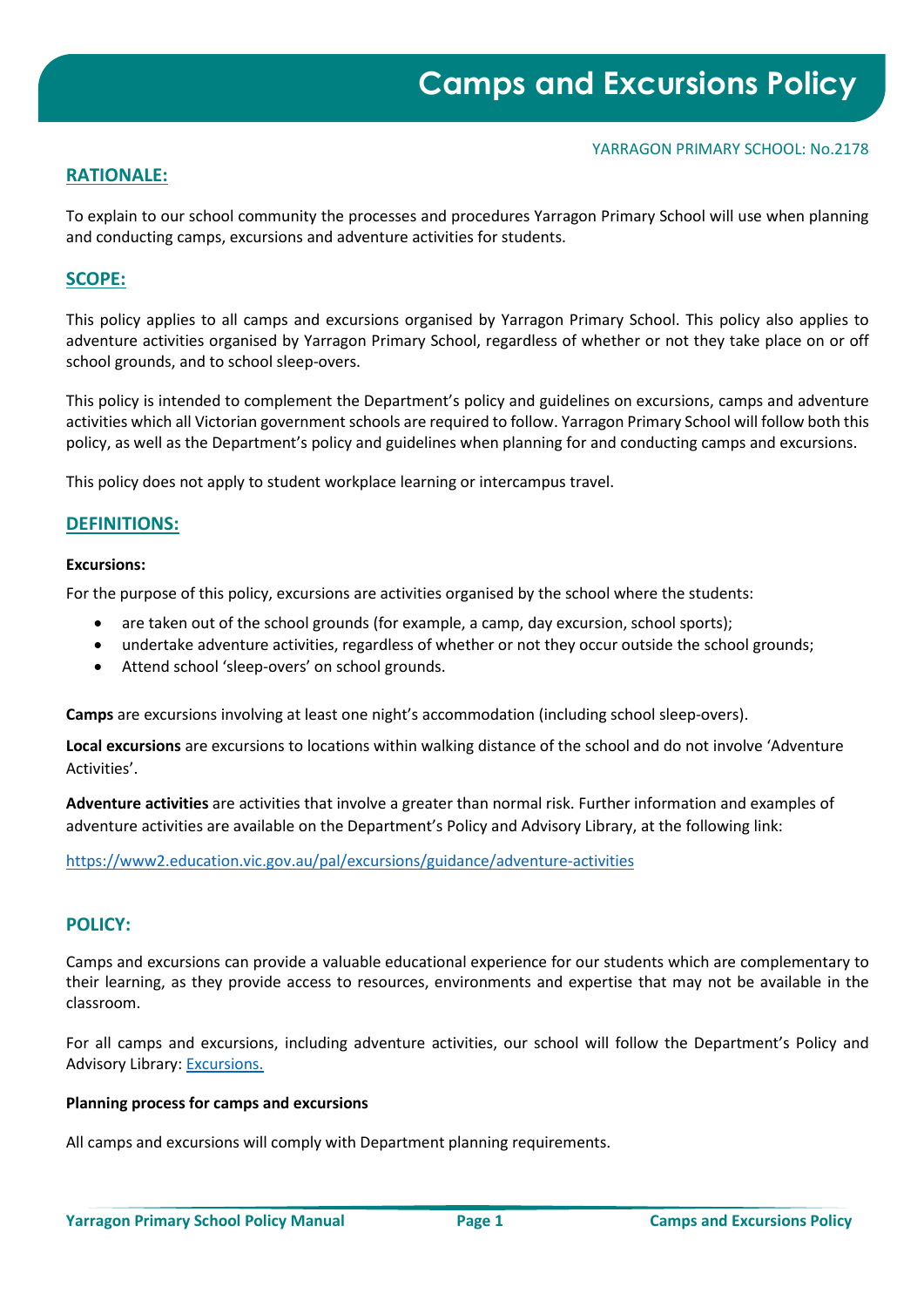# **Camps and Excursions Policy**

#### YARRAGON PRIMARY SCHOOL: No.2178

Part of this planning process includes conducting risk assessments, to ensure that reasonable steps are taken to minimise the risks associated with each proposed camp or excursion. Yarragon Primary School's risk assessment will include consideration of arrangements for supervision of students and consideration of the risk of bushfire activity in the excursion location. In the event of a Code Red Day being announced, excursions or camp activities in effected locations will be cancelled or rescheduled. Planning will also cover arrangements for cancelling, recalling or altering the camp or excursion for any other reason.

Yarragon Primary School is committed to ensuring students with additional needs are provided with an inclusive camps and excursions program and will work with families during the planning stage, as needed, to support all students' attendance and participation in camp and excursion activities.

In cases where a camp or excursion involves a particular class or year level group, the Organising Teacher will ensure that there is an alternative educational program available and appropriate supervision for those students not attending the camp or excursion.

#### **Supervision**

Yarragon Primary School follows the Department's guidelines in relation to supervision of students during excursions and camps.

All excursion staff (including parent volunteers) will be familiar with supervision requirements and the specific procedures for dealing with emergencies on each camp and excursion.

All school staff will be aware that they retain overall responsibility for the supervision and care of students throughout all camps and excursions (including adventure activities), regardless of whether or not external providers are managing the activity.

#### **Parent volunteers**

Parents may be invited to assist with camps and excursions. School staff will notify parents/carers of any costs associated with attending. School staff are in charge of camps and excursions and parent/carer volunteers are expected to follow teachers' instructions. When deciding which parents/carers will attend, the Organising Teacher will take into account: any valuable skills the parents/carers have to offer (e.g. bus licence, first aid etc.) and the special needs of particular students.

#### **Volunteer and external provider checks**

Yarragon Primary School requires all parent or carer camp or excursion volunteers and all external providers working directly with our students to have a current Working with Children Check card. For further information please see the school's Volunteer Policy which is available on the school website or via the school office.

#### **Parent/carer consent**

For all camps and excursions, other than local excursions, Yarragon Primary School will provide parents/carers with a specific consent form outlining the details of the proposed activity. Yarragon Primary School uses Compass to inform parents about camps and excursions and to seek their consent. Parents/carers are encouraged to contact the school to discuss any questions or concerns that they or their child may have with a proposed camp or excursion.

For local excursions, Yarragon Primary School will provide parents and carers with an annual Local Excursions consent form at the start of each school year or upon enrolment if students enrol during the school year. Yarragon Primary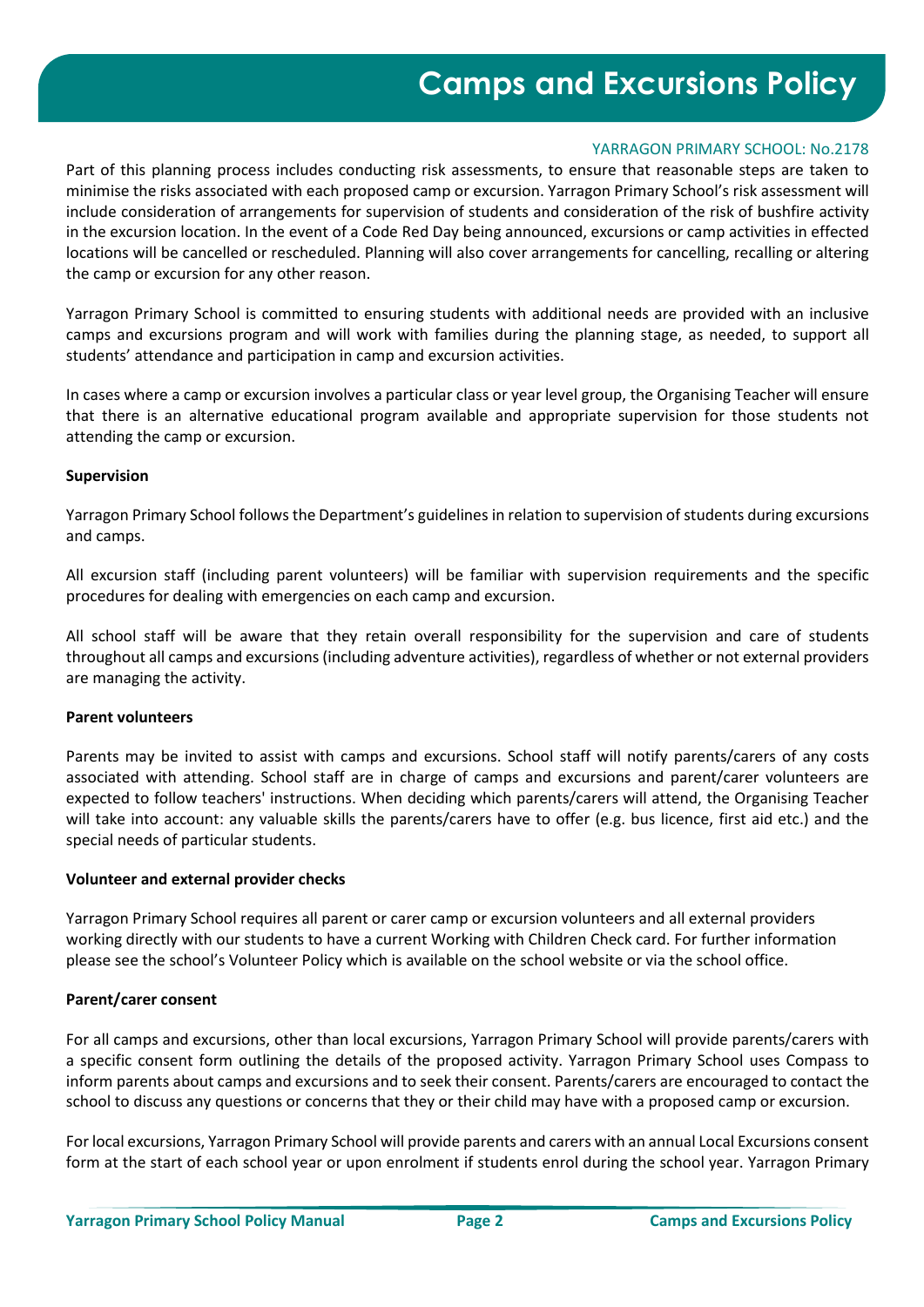#### YARRAGON PRIMARY SCHOOL: No.2178

School will also provide advance notice to parents/carers of an upcoming local excursion through an announcement on Compass. For local excursions that occur on a recurring basis (for example weekly outings to the local oval for sports lessons), Yarragon Primary School will notify parents once only prior to the commencement of the recurring event.

#### **Cost of camps and excursions, refunds and support**

Payments for *Extra-Curricular Items and Activities* (previously known as Optional Items) provide for items and activities over and above what is needed to deliver fundamental curriculum learning. These *user-pays* contributions enhance the schooling experience for students e.g. Optional camps, excursions and events

The cost of all camps and excursions are to be paid by parents/carers unless alternative arrangements have been agreed to by the Principal prior to the excursion. All families will be given sufficient time to make payments for all activities. Consent forms will have clearly stated payment amounts and payment finalisation dates.

Students who have not finalised payment by the required date will not be allowed to attend unless the Principal determines exceptional circumstances apply.

Yarragon Primary School will make all efforts to ensure that students are not excluded for financial reasons. Families experiencing financial difficulty are invited to discuss alternative payment arrangements with the Business Manager. The Business Manager can also discuss family eligibility for the Department's Camps, Sports and Excursions Fund (CSEF), which provides payments for eligible students to attend school activities, including camps and excursions. Applications for the CSEF are open to families holding a valid means-tested concession card or temporary foster parents and are facilitated by the school. Further information about the CSEF and the application form are available at [Camps, Sports and Excursions Fund.](https://www2.education.vic.gov.au/pal/camps-sports-and-excursions-fund/policy)

If a camp or excursion is cancelled or altered by the school, or a student is no longer able to attend part or all of the camp or excursion, our school will consider requests for partial or full refunds of payments made by parents/carers on a case-by-case basis taking into account the individual circumstances. Generally, we will not be able to refund payments made for costs that have already been paid where those funds have already been transferred or committed to a third party and no refund is available to the school. Where possible, we will provide information about refunds to parents/carers at the time of payment.

#### **Student health**

Parents and carers need to ensure the school has up-to-date student health information prior to camps and excursions. A member of staff will be appointed with responsibility for the health needs of the students for each camp/excursion. Teachers will administer any medication provided according to our *Medication* policy and the student's signed *Medication Authority Form*. To meet the school's obligations relating to safety, a first aid kit and mobile phone will be taken by teachers on all camps and excursions.

It is the responsibility of parents and carers to ensure their child/children are in good health when attending excursions and camps. If a student becomes ill during a camp and is not able to continue at camp it is the parent/carer's responsibility to collect them and cover any associated costs. If the Principal approves a student joining a camp late, transport to the camp is the parent/carer's responsibility.

#### **Behaviour expectations**

Students participating in camps and excursions are required to cooperate and display appropriate behaviour to ensure the camp or excursion is a safe, positive and educational experience for all students involved.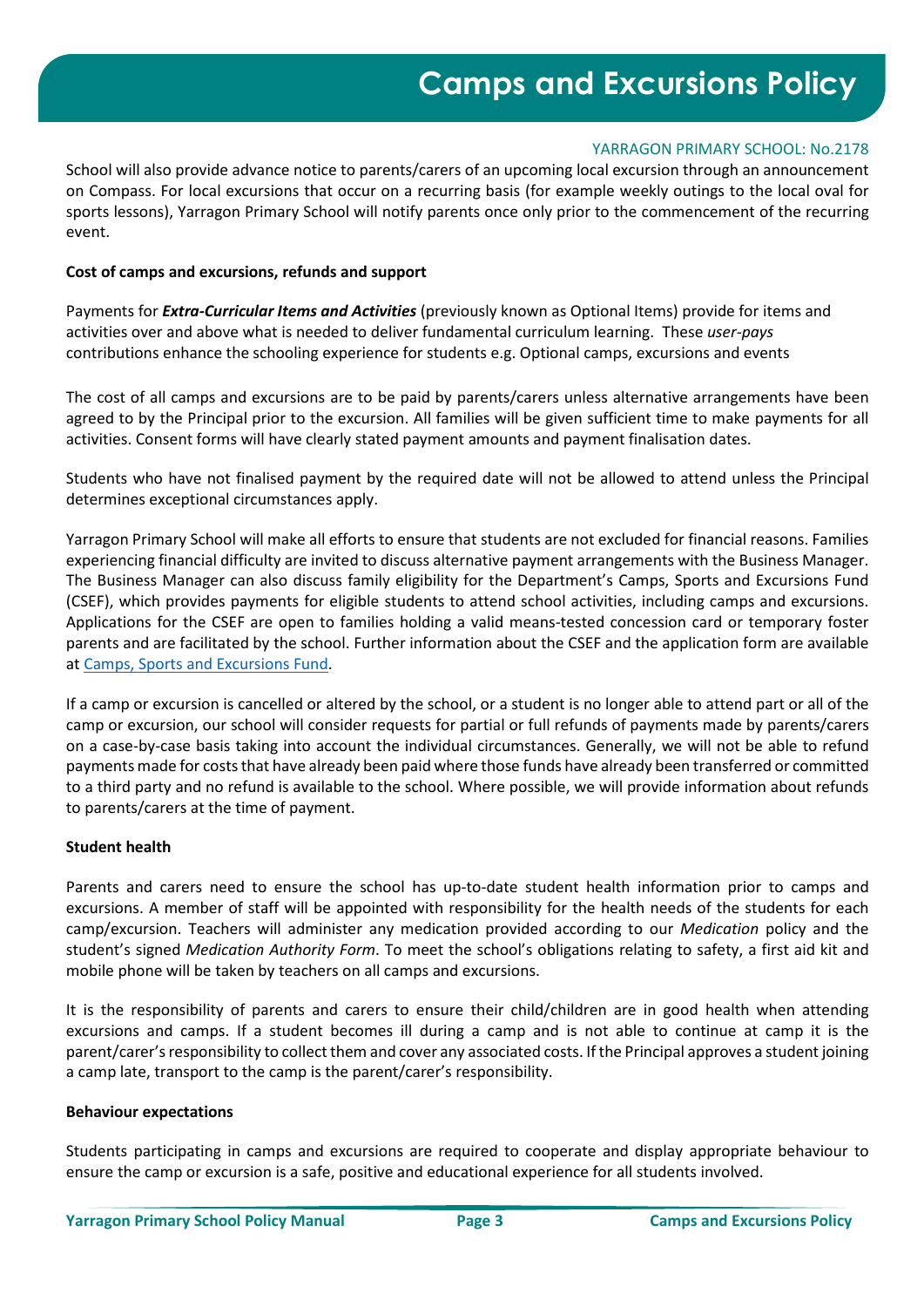# **Camps and Excursions Policy**

#### YARRAGON PRIMARY SCHOOL: No.2178

Parents/carers will be notified if their child is in danger of losing the privilege to participate in an excursion or camp due to behaviour that does not meet the standards of behaviour set out in the school's *Student Wellbeing and Engagement Policy, Student Code of Conduct*, *Acceptable Use of ICT* and *Bullying Prevention Policy*. The decision to exclude a student will be made by the Principal or Assistant Principal, in consultation with the Organising Teacher. Both the parent/carer and the student will be informed of this decision prior to the camp or excursion.

If on a camp or excursion the Teacher in Charge considers an individual student's behaviour does not meet required standards, then the Principal or their nominee may determine that a student should return home during the camp or excursion. In these circumstances the parent/carer is responsible for the collection of the student and any costs associated with this.

Disciplinary measures apply to students on camps and excursions consistent with our school's *Student Wellbeing and Engagement Policy, Student Code of Conduct* and *Bullying Prevention Policy*.

#### **Electronic Devices**

Students will not be permitted to bring electronic devices to camps or excursions except with prior approval from the Principal. The Principal will only approve students bringing electronic devices to a camp or excursion in exceptional circumstances and when it is in the best interests of the student, and may place conditions on its location and use during the camp or excursion. Students are responsible for the care of any personal electronic device brought to a camp or excursions and the school will not be responsible for lost or damaged devices.

#### **Food**

Students are not permitted to bring their own supply of food items to camps and excursions unless the item is medically indicated and discussed with the Organising Teacher, or included as an item on the clothing and equipment list for that camp or excursion.

#### **Accident and Ambulance Cover**

Any costs associated with student injury rest with parents/carers unless the Department is liable in negligence (liability is not automatic).

Unless otherwise indicated, Yarragon Primary School and the Department do not provide student accident or ambulance cover. Parents/carers may wish to obtain student accident insurance cover and/or ambulance cover, depending on their health insurance arrangements and any other personal considerations.

## **COMMUNICATION:**

This policy will be communicated to our school community in the following way:

- Included in staff induction processes and staff training
- Available publicly on our school's website
- Included in staff handbook/manual
- Discussed at staff briefings/meetings as required
- Included in transition and enrolment packs
- Reminders in our school newsletter
- Hard copy available from school administration upon request